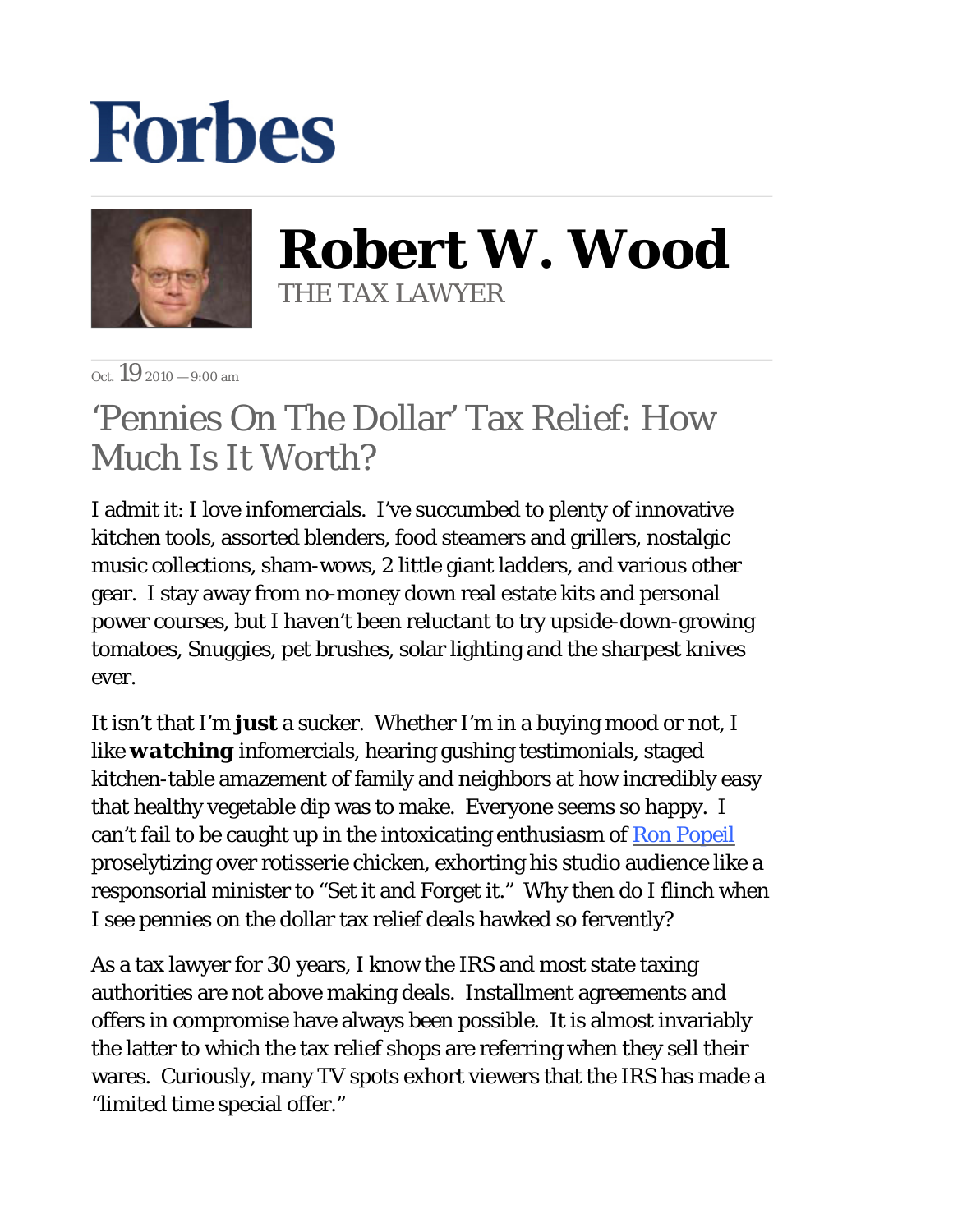Since not much has changed in the IRS program for years, I have no idea what they mean. I suppose it fits the home-shopping-network-mantra to sell *immediately*, not tomorrow. But unlike the double order of shamwows you might get if you order in the next 20 minutes, I'm afraid you rarely get something special if you sign up right away for tax relief.

In fact, the IRS and the government are concerned that some people are getting fleeced, so beware. The FTC announced just this month that a federal judge had shut down "American Tax Relief" for allegedly tricking thousands of customers out of \$60 million over 4 years. See At FTC's Request, Court Halts Tax Relief Scam That Collected More Than \$60 Million and American Tax Relief Scam Shut Down—Finally. The upfront fees evidently ranged from \$3,200 to \$25,000, with little actual work allegedly done.

Elsewhere, Attorney General Jerry Brown sued peripatetic tax deal maven Roni Deutsch. Brown's suit seeks to bar deceptive ads and to collect \$34 million in restitution for clients she allegedly swindled. See Tax Lady Roni Deutch Sued for "Heartless Scheme" and "Tax Lady Roni Deutch" Is No Lady, Jerry Brown Says.

I'm *not* saying you should *never* hire a tax resolution shop. There must be some good ones. But be careful, check references, and do some due diligence of your own. Sometimes the veritable boiler room operations that some run don't give you more value and could give you less. Many competent but less flamboyant tax professionals know how the system works and can help you through the process.

But whoever you hire, you should read up on the system *before* you jump in. Why spend money to have someone walk you through completing a financial statement form that you can do yourself? In fact, the IRS's Form 656-B, Offer in Compromise Booklet contains information, worksheets, and all forms necessary to file an offer in compromise. Plus, the IRS has very good information on offers in compromise on its website.

However, some things are immutable: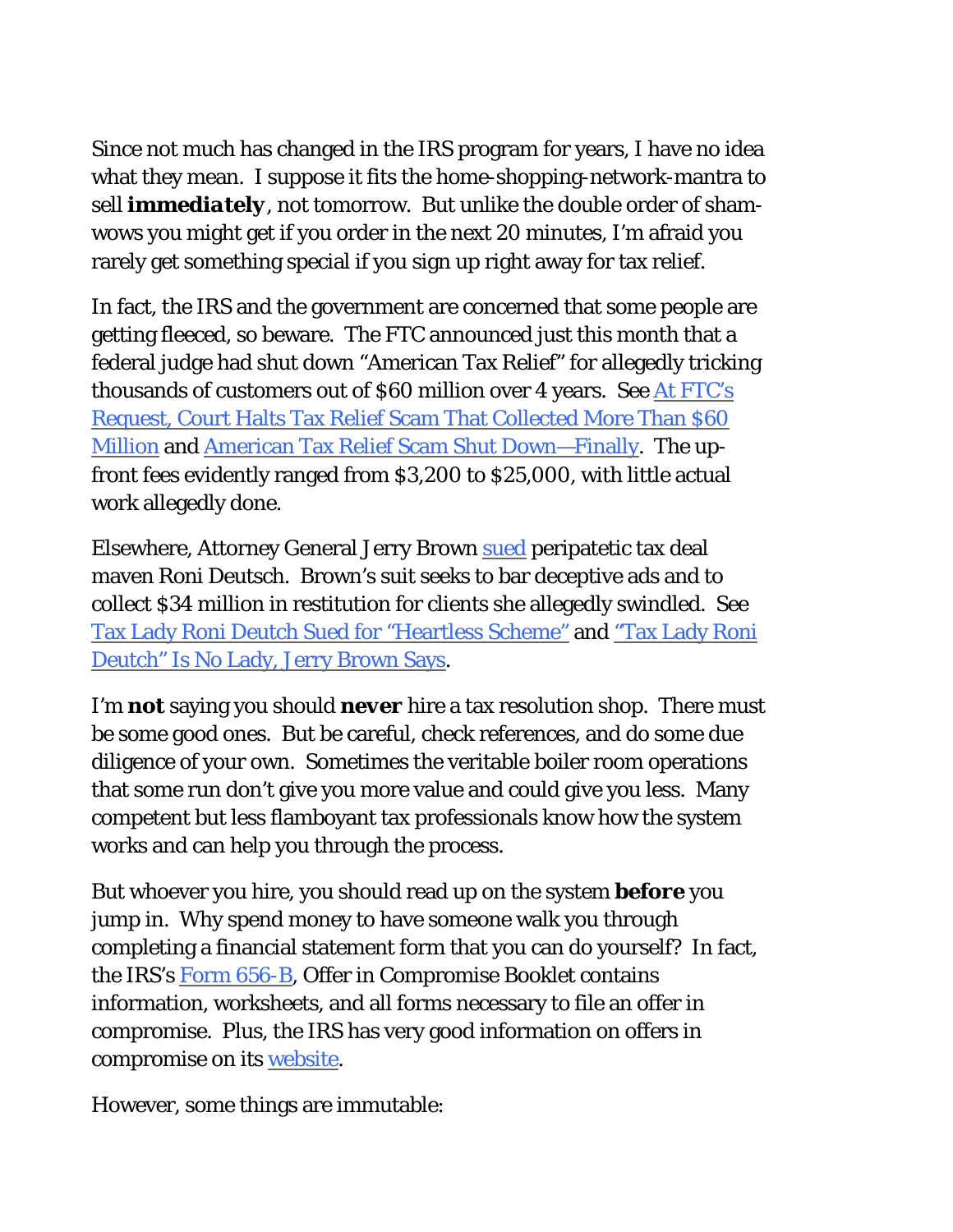- You must have filed all your tax returns. The offer in compromise system can be based on IRS bills they've sent you from audits. Usually, though, they are just trying to collect the tax you reported on your returns (called "self-assessed"). The IRS won't consider you unless all your filings are up to date. •
- The IRS won't consider you unless you fully disclose your personal finances in detail on IRS Form 433-A, Collection Information Statement for Wage Earners and Self-Employed Individuals. If you have a business, you must also complete Form 433-B, Collection Information Statement for Businesses. If you need help completing them, see Publication 1854, How to Prepare a Collection Information Statement. •
- Most offer in compromise work is dependent on your financial picture. Even if you have few assets, if you have good earnings prospects, the IRS may not agree to accept a small fraction of what you owe. •
- Most competent tax advisers can get you some time, and time alone can be an asset worth having. IRS collection activity like levying on property and garnishing wages generally must stop during the time the IRS is considering your offer in compromise. That can take many months, and there are certain procedural appeals. •

Most tax lawyers would probably prefer to do other kinds of work than to help clients through collection problems with the IRS or state tax agencies. Much other work is more sophisticated, technical and exciting. Still, there's no substitute for being thorough and detailed, and many clients in this spot truly need help.

I may have a few too many kitchen products that, contrary to the informercial, I don't use every day. But that's hardly a crushing burden the way unresolved tax problems can be. So if you hear tales that are way too good to be true, at least investigate them before you call in and pay large up-front fees. After all, sometimes a deal that *sounds* too good to be true *is*.